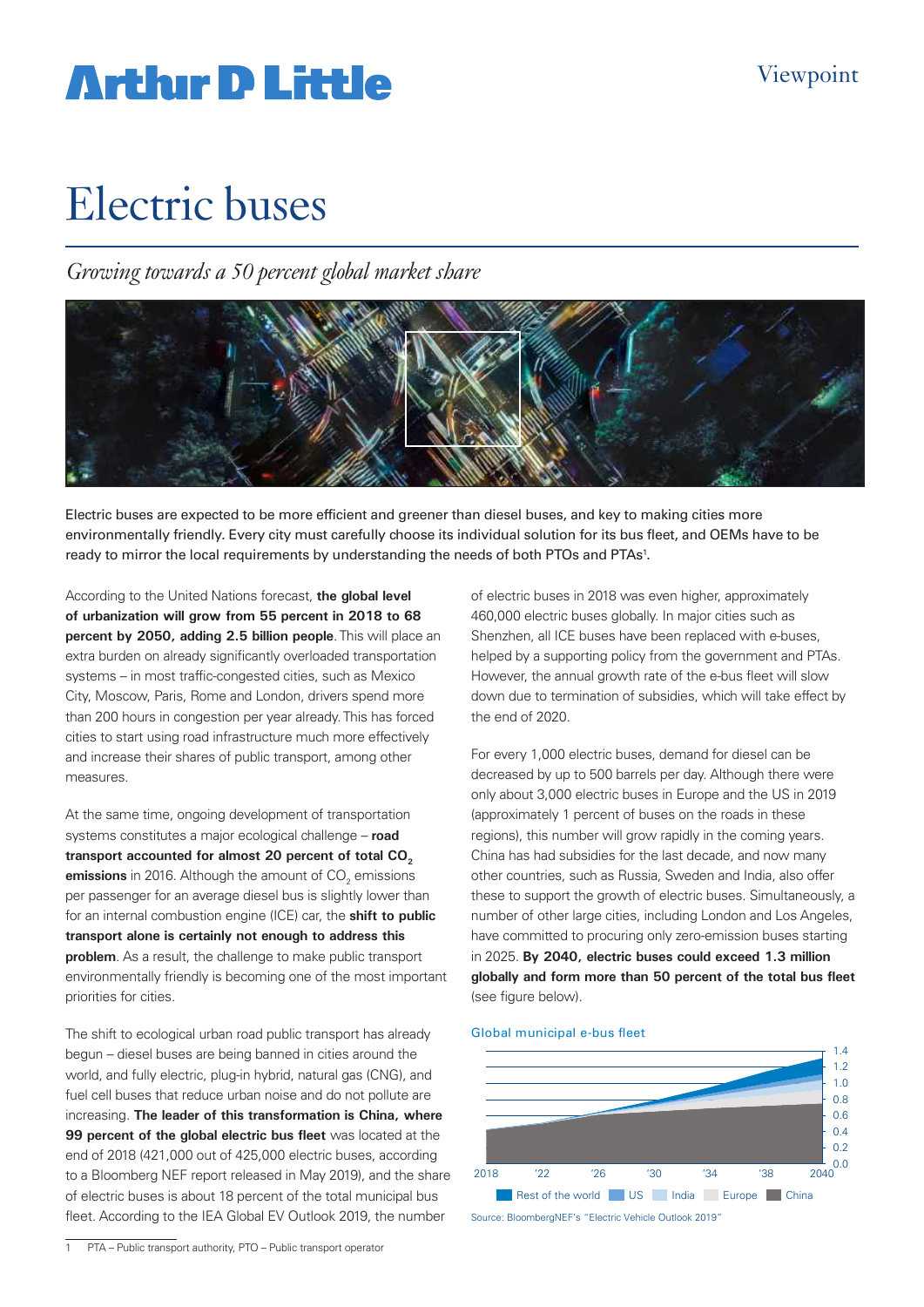## Viewpoint

# **Arthır D Little**

### Case examples:

- **India** has a government plan for 10,000 electric buses initially.
- **n Chile** plans to increase its number of electric buses from approximately 400 in 2019 to 2,000 in 2022. In addition, Chile has a national target of 100 percent electric public transportation by 2050.
- **n Moscow** intends to abandon purchasing of diesel buses after 2021 and procure 600–800 electric buses annually.
- **Paris** plans to buy more than 800 electric buses in the coming years.
- **Colombia** will total more than 550 electric buses, with a recent contract awarded to BYD for 379 electric buses in Bogota.
- In **Sweden** in November 2019, Volvo announced a record order of 157 electric buses from Transdev to serve Gothenburg.
- **The US** has a goal of making 33 percent of all transit buses electric by 2045.

However, despite the great prospects for electric buses, their current usage is complicated by a number of challenges.

### **Current challenges for participants in the electric bus ecosystem**

- 1. **High up-front cost despite comparable TCO.** Despite the fuel economy and cheaper maintenance of electric buses, their purchase implies significant up-front costs for operators – the cost of an electric bus with charging infrastructure is twice or three times that of a diesel bus (see figure below). The comparison is distorted by subsidies, notably to BYD in China.
- 2. **Technical difficulties with operation.** Currently, electric bus technologies are not mature and bus operators do not have enough competencies for their operation. This leads to regular delays and breakdowns on routes, especially in the

TCO split on cost type for diesel and electric buses

first years of operation. In cold or hot weather, an e-bus's climate system can exceed 50 percent of its total energy consumption, which leads to significant range reduction.

- 3. **Low margins and high risks for OEMs.** Despite the high cost in comparison with that of diesel buses, e-bus production is significantly less profitable for OEMs, partly because of their small production volume. Another challenge is to ensure availability of the small electric bus fleet because operators usually require long-term service guarantees from electric bus manufacturers. It requires an additional cost to be integrated into bus operators' business models and implies high risks due to insufficient operating experience and the uncertain residual cost of batteries. For example, unexpected battery failure could result in loss of approximately one-third of the electric bus's cost.
- 4. **Additional competition from new players.** In addition to traditional OEMs, players from adjacent industries with strong competencies in electric motion have shown interest in the e-bus market. For example, Alstom, one of the largest manufacturers of railway transport, developed the electric bus Aptis, which was awarded the most innovative vehicle prize at Busworld, the well-known bus and coach exhibition event. Aptis has already received its first large order – 50 units for Paris operator RATP.
- 5. **Electric buses are not emission free and have other negative effects on the environment.** Integration of electric buses into urban transport systems leads to additional emissions from electricity generation, which differ in significance depending on the types of power plants. On a global level, the environment is affected by toxic pollution generated by mining and refining of materials used in batteries; manufacturing of batteries themselves; and storing, treating or recycling of used batteries. (For more information, please see the viewpoint, "Battery electric [vehicles vs. internal combustion engine vehicles"](https://www.adlittle.com/en/insights/viewpoints/battery-electric-vehicles-vs-internal-combustion-engine-vehicles).)



Source: Arthur D. Little

Notes: Figures refer to solo buses, case from an Northern European country, 1) Night-time charging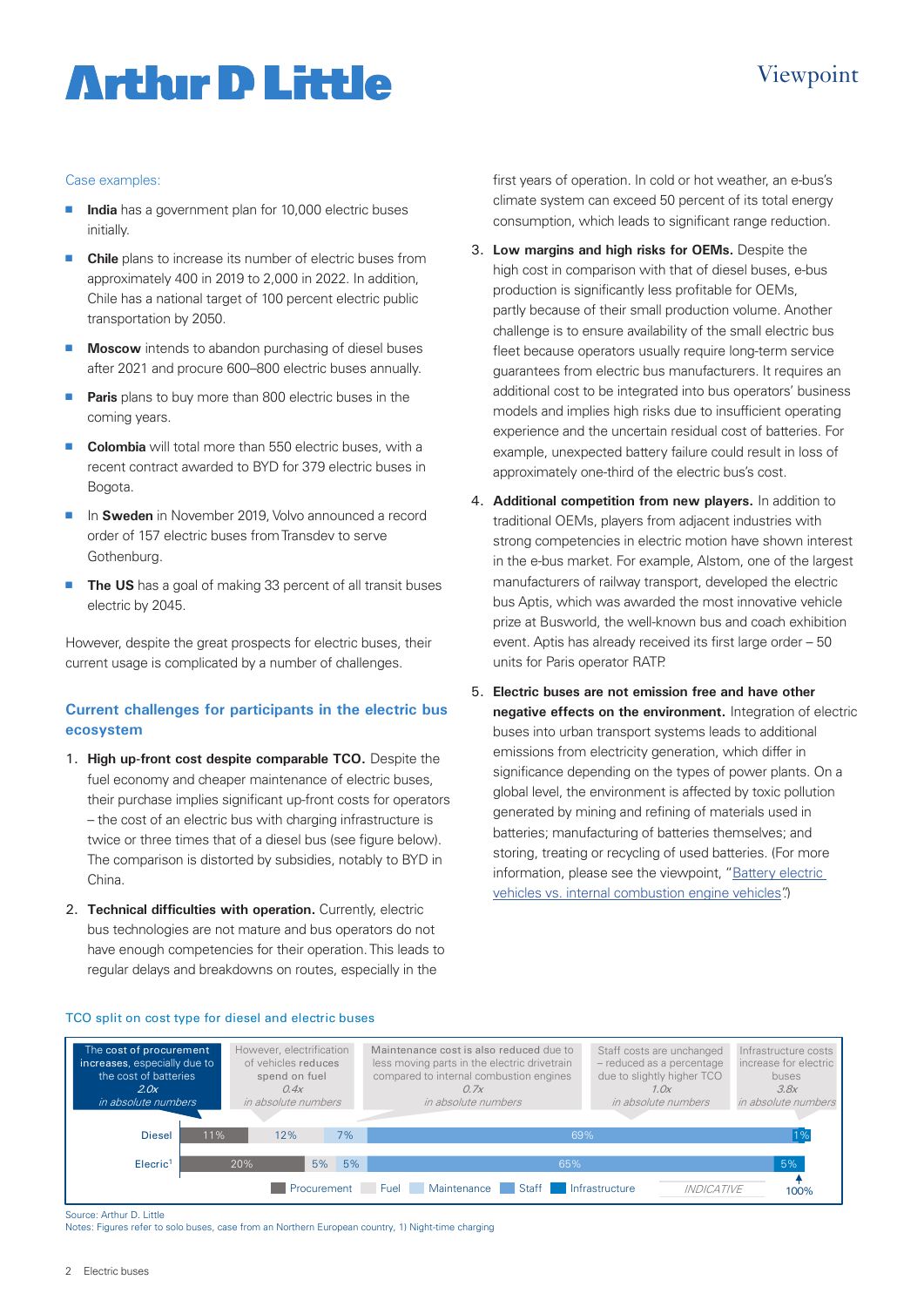# **Artlur D Little**

### **Outlook for further electric bus market development and key conclusions for market participants**

Despite the current difficulties arising from the introduction of electric buses, the transition to environmentally friendly transport is inevitable. With improvements in technology, deepened competencies and more operational experience, electric buses will become a more economically viable solution compared to diesel buses. At the same time, the regions that are already introducing them provide an impetus for development of the industry in local areas – with not only production of electric buses, but also a number of related segments: charging stations, electrical components, batteries, etc. Players that are currently building up their competencies will claim leadership in the global fast-growing ecosystem.

To develop electric mobility successfully, cities, buyers and OEMs need to learn from others' experience in operating electric buses and development in related industries. Based on our wide experience in electric mobility and advancement of urban systems, we highlight the following key points.

#### For cities and buyers of electric buses:

- 1. **Evaluate the current energy and transport infrastructure for target electric bus solutions and adjust plans for development accordingly.** For example, when using buses with overnight charging, a city may need to consider enhancing its power grids, so they can provide enough capacity to charge a large electric bus fleet at the depot. (For example, New York would have to open a new power plant to support its bus fleet going 100 percent electric.) Overnight charging also requires additional space because it is necessary to arrange a charger for each electric bus (compared with fueling stations, which only need to support a few buses concurrently), as well as power converters and power lines, in the depot.
- 2. **Combine the fleet of electric buses with other ecologically friendly transport,** making decisions separately for specific areas and routes and considering their features and availability of necessary infrastructure. For example, several cities in Switzerland (Lausanne, Bern and Geneva) are taking advantage of the well-developed trolleybus infrastructure, using trolleys with increased autonomous courses. This will allow them to build competencies in electric bus operations until the technology is fully mature.
- 3. **Transitioning to electric buses may require a significant expansion of the fleet,** especially when using electric buses with pantographs. These need to recharge at their end stations, and thus have shorter operation time. For example, Moscow's trial electric bus routes have had to use almost twice as many buses as before to run the same services.

4. **Start a dialogue with OEMs early.** OEMs are interested in talking to both PTAs and PTOs to gain knowledge about the requirements that will come. By initiating early discussions and keeping OEMs updated, buyers will have a wider range of products to choose from.

Viewpoint

- 5. **Conclude agreements with OEMs under the conditions of a technical-readiness guarantee.** This will reduce the risks associated with use of immature technology and allow development of the necessary competencies in electric mobility while working closely with OEMs.
- 6. **In contracts with OEMs, cover responsibility for battery disposal.** Ignoring this issue may lead to a conflict between the OEM and the city. For example, after a major contract had been signed and the electric buses had been delivered, it became clear that each of the parties involved had been confident that the other would be responsible for this.

### For OEMs:

- 1. **Provide a comprehensive solution, rather than a selfstanding product,** incorporating after-sales service and guarantees of technical readiness. The key is to develop an efficient logistics network for timely delivery of spare parts and integrate processes into the bus operator in the first years of operation. As the bus operator's team deepens its competences and operations become well established, the after-sales model can be transformed from the constant presence of OEM employees "on site" to remote OEM support using Internet-of-Things and virtual-reality technologies.
- 2. **Build alliances with players from related industries.** For example, OEMs could partner with financial institutions to offer various financial instruments and reduce up-front costs for the customer. In addition to standard leasing tools, OEMs could offer diesel bus trade-ins and guarantees for buyback of electric buses at the end of the leasing term. This would relieve the operator of concerns about uncertain residual value. Another example involves alliances with charging infrastructure players, such as BYD's collaboration with ENEL X in Chile and Colombia.
- 3. **Lobby for incentives and favorable regulation,** which are important factors in promoting the competitiveness of electric buses. For example, in Colombia electric bus programs started gaining momentum after the country passed a law in 2019 mandating that within six years all public transport service providers would have to make electric vehicles at least 30 percent of all units acquired or contracted annually. In previous years, incentives for electric buses were limited to waivers of import duties or valueadded taxes; this was not enough to make them competitive with diesel units.